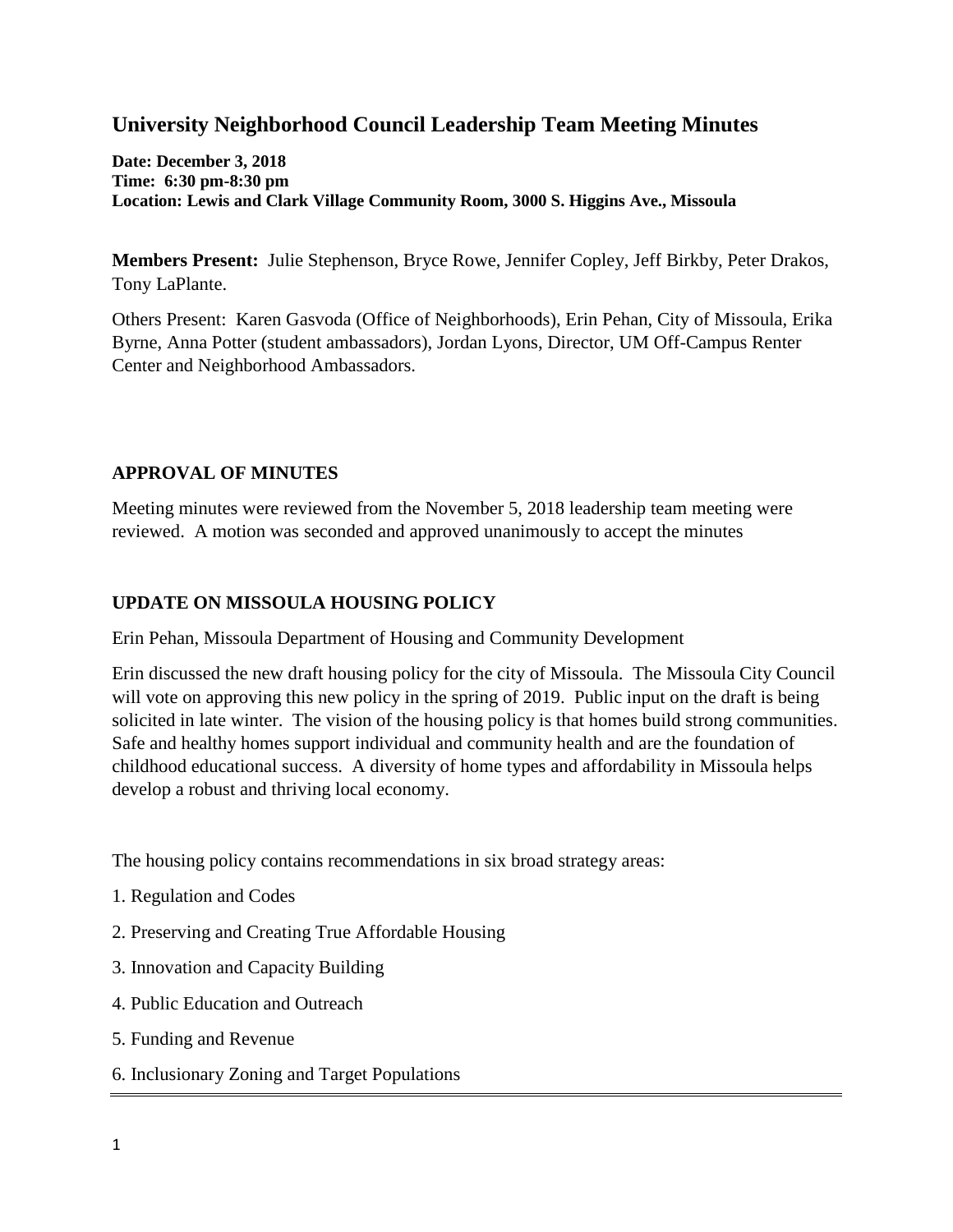The draft housing policy is available for review on the city of Missoula website.

#### **CORRESPONDENCE**

\*We have received a letter concerning the  $5<sup>th</sup>$  and  $6<sup>th</sup>$  Avenue single lane decisions. Stephanie replied to the letter writer with a link to the article in the *Missoula Current* that summarizes the issue and the decision by the Missoula city council.

\*We also received an email from Katie Sullivan, former leadership team member, who has been elected to serve as a Representative in the Montana Legislature this coming session. Katie is resigning her position on our leadership team to take on her legislative duties. Bryce Rowe will fill her seat on the leadership team (Bryce was chosen as an alternate for the leadership team during our general meeting this past fall.)

#### **BUDGET REVIEW**

\*The Univ District Leadership team has spent about 65% of our annual budget so far (the budget year runs through June of 2019). We have enough funds to hold a general meeting in the spring of 2019 (perhaps in April). The largest expenditures are the mass mailing and the pizza and drinks for the meeting.

# **NEIGHBORHOOD AMBASSADORS**

Jordan reported on activities of the neighborhood ambassadors.

\*Holiday bags will be awarded to the favorite decorated home during the Christmas seasons in the Univ District. The decorating contest will be featured on Facebook.

\*The Ambassadors will once again have a snow shovel rent program from December to March.

\*The Ambassadors are still developing questions and survey design for the student/neighborhood survey that will happen in 2019.

\*The Ambassadors are thinking of a possible spring party in Bonner Park.

# **COMMUNITY FORUM REPORT**

Jennifer Copley attended this November 15 meeting of the community forum, which was also attended by representatives of the other 17 Neighborhood Councils.